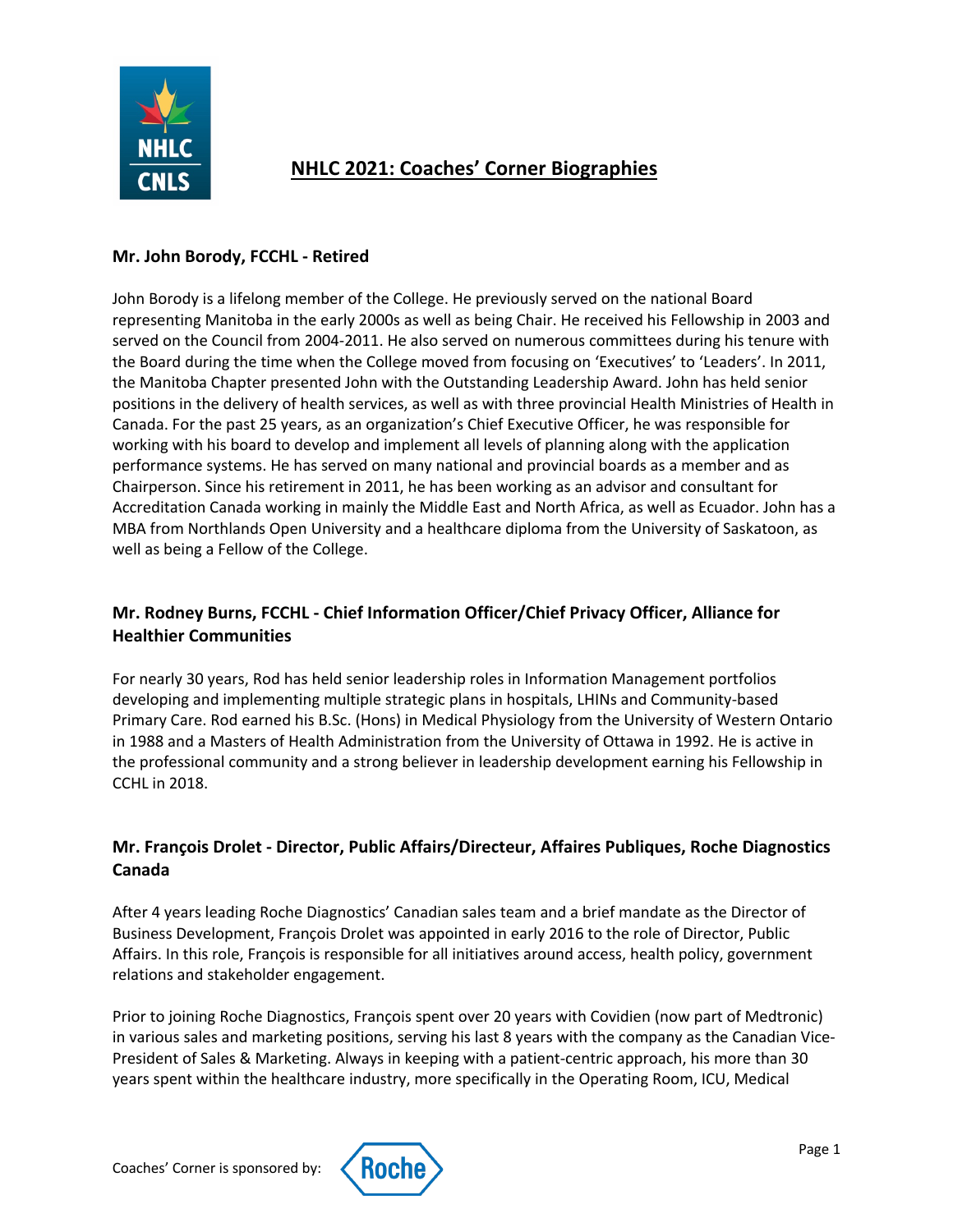Imaging, Nuclear Medicine, Anesthesiology, Nursing in general and now Laboratory Medicine have provided him with great insight into our healthcare ecosystem.

François earned a bachelor's degree in Commerce and Administration from Laval University in Quebec City. He serves on Medtech Canada's Board of Directors, Genome Quebec's Precision Medicine Table and as an observer on Montreal InVivo's Board of Directors since 2016 while being an active member of the Canadian College of Health Leaders and Roche's representative with several other associations.

When away from work, François is a great sports fan (a Montreal Canadiens all-timer!) and loves to cook and travel the world with his wife Marie-Claude.

Après 4 années passes à la tête de l'équipe de ventes canadienne de Roche Diagnostics et un bref mandat à titre de Directeur du développement des affaires, François Drolet occupe depuis le début 2016, le rôle de Directeur, Affaires publiques. Dans ce rôle, François est responsable des initiatives en matière d'accès au marché, de politiques de santé, des relations gouvernementales ainsi que des relations avec différents partenaires de l'entreprise.

Avant de joindre Roche Diagnostics, François a passé plus de 20 ans au sein de Covidien (maintenant membre de Medtronic), cumulant plusieurs postes de ventes et marketing dont celui de Vice-président, Ventes et Marketing canadien au cours de ses 8 dernières années avec l'organisation. Ayant toujours en tête une approche centrée sur le patient, ses plus de 30 années d'expérience au sein de l'industrie des soins de santé, plus particulièrement dans les secteurs du bloc opératoire, des soins intensifs, de l'imagerie médicale, de la médecine nucléaire, de l'anesthésie, des soins infirmiers en général et maintenant de la médecine de laboratoire, lui ont procuré une large compréhension de l'écosystème entourant les soins de santé au Canada.

François est détenteur d'un baccalauréat en administration des affaires de l'Université Laval à Québec. Il siège au conseil d'administration de Medtech Canada, à la table de médecine de précision de Génome Québec ainsi qu'à titre d'accompagnateur au conseil d'administration de Montréal InVivo depuis 2016 tout en étant membre actif du Collège canadien des leaders en santé et le représentant de Roche auprès de nombreux autres regroupements de l'industrie.

Lorsqu'il n'est pas au travail, François est un grand amateur de sports (un vrai fan des Canadiens de Montréal!) et il adore cuisiner et parcourir le monde avec sa femme Marie-Claude.

#### **Ms. Marnie Escaf, CHE - Clinical Vice President, University Health Network**

Marnie Escaf is a Clinical Vice President at UHN where she has worked for over 20 years. Marnie has engaged in VP roles where she has provided leadership for patient care, service delivery, operating and strategic planning, human resource management, quality, risk and utilization management and site leadership across UHN. Marnie has an Honours Business Degree from Wilfrid Laurier, a Masters of Health Administration from the University of Ottawa, and is a member of the Canadian College of Health Leaders.

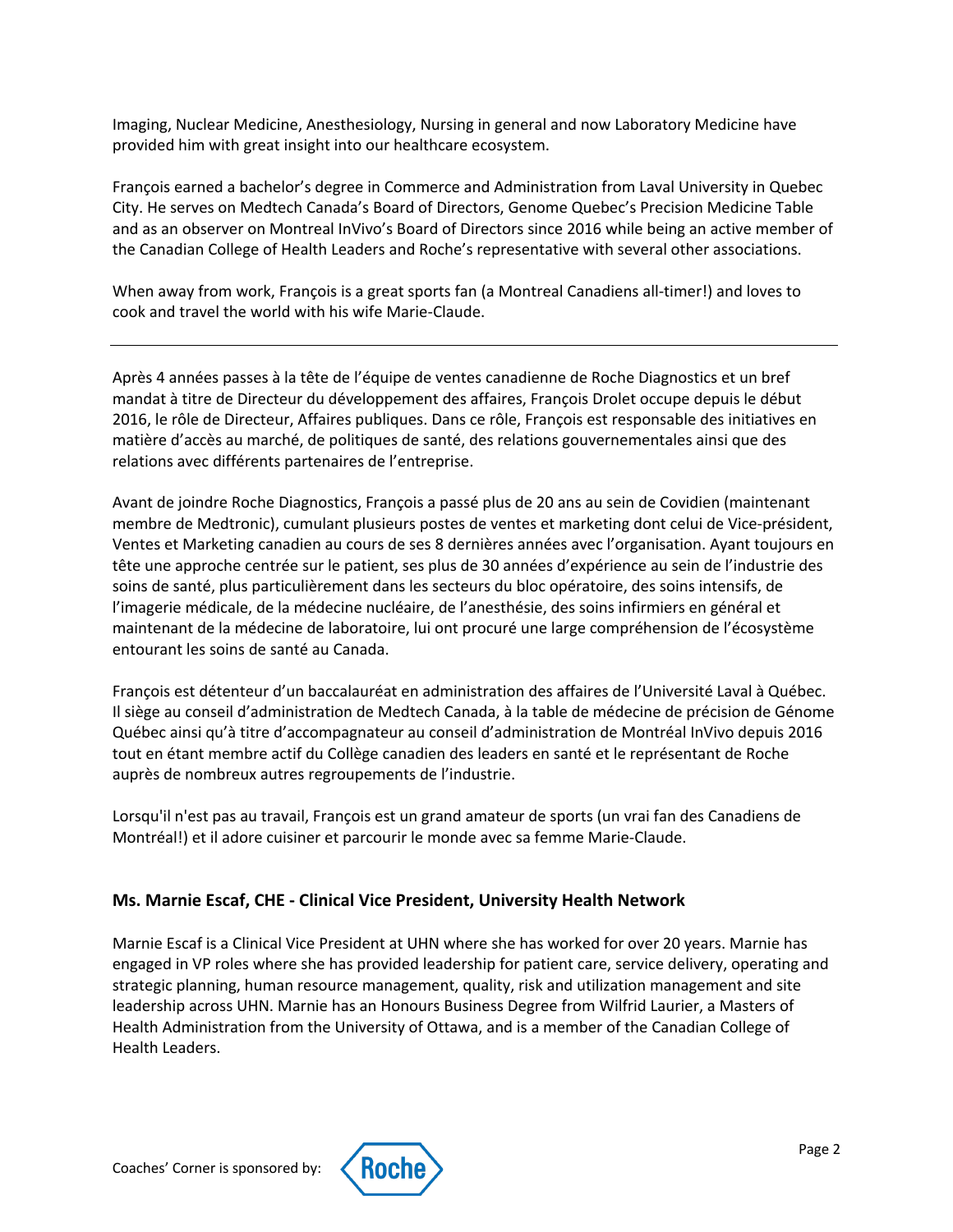# **Ms. Maria Judd - Vice-President, Strategic Initiatives and Engagement, Healthcare Excellence Canada**

Maria Judd leads Healthcare Excellence Canada to accelerate change, working closely with colleagues and partners to shape the organization's long-term strategy and identify and deliver new initiatives. Her portfolio includes cross cutting priority areas such as patient partnerships and Indigenous health. A physiotherapist and epidemiologist by background, and NHS Quality and Safety Fellow, Maria brings a passion for healthcare improvement, and a patient-first perspective, that has evolved from her diverse roles within the health system as a community health centre board member, clinician, program manager and researcher. She was previously CFHI's Vice-President, Programs. In this capacity, Maria played a key role in CFHI's evolution, including strategic planning, partnership development and the creation and implementation of new programs.

#### **Dr. Bernard Leduc - President & CEO, Montfort Hospital**

Dr. Leduc took office as President & CEO in January 2010. Previously, he served as chief-of-staff at Montfort form 2004 to 2009. Dr. Leduc has 27 years of experience in the practice of family medicine. In 2004, he was awarded the Irwin Bean Award of the College of Family Physicians of Canada. In 2017, he received the Order of Ottawa, in 2018 he was inducted in the FireStarter Hall of Fame by Studer Group. Dr. Leduc sits on numerous Boards, including as Chair of the Board for Health Standards Organization.

Dr Leduc est entré en fonction comme président-directeur général en janvier 2010. Avant d'occuper le poste de PDG, il a été médecin-chef de Montfort de 2004 à 2009. Il possède une expérience de plus de 27 années dans la pratique de la médecine familiale. En 2017, il a été décoré de l'Ordre d'Ottawa, et il a été intronisé au Temple de la renommée FireStarter par le groupe Studer en 2018. Dr Leduc est membre de plusieurs conseils d'administration, dont l'Organisation des normes en santé. Depuis août 2020, il en est le président.

#### **Ms. Kathy MacNeil, CHE - President and Chief Executive Officer, Island Health**

Kathy MacNeil is driven by her passion to improve the health and care of patients, staff, medical staff and communities. She was named Island Health's President and CEO in February of 2018 after serving as Executive Vice President, Quality Safety and Experience for three years. She fosters a patient and family centred culture that promotes learning and collaboration.

As an experienced health-care executive with 30 years of progressive leadership experience, Kathy came to Island Health from the former Capital Health Region in Nova Scotia where she served as the Vice-President of People. She holds a Masters of Arts in Leadership (Health Specialization) from Royal Roads University, and a Bachelor of Science in Physiotherapy from Dalhousie University. She is a Certified Health Executive with CCHL and an active member of the Vancouver Island Chapter of CCHL. Kathy serves on the Board of the Health Employers Association of British Columbia and the United Way of Greater Victoria. She is also Co-Chair of the Canada Health Leadership Network (CHLNet) Secretariat.

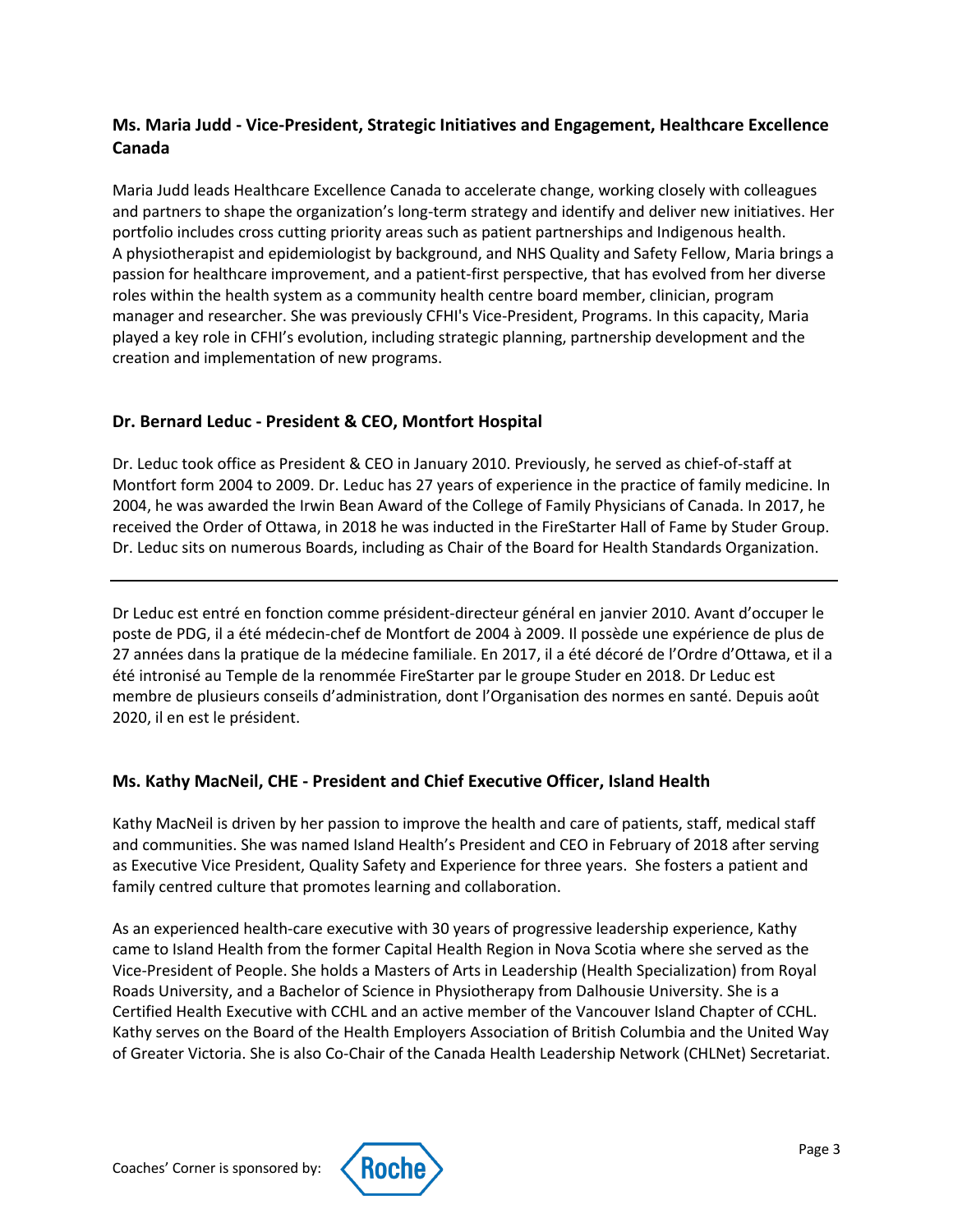# **Mr. Ed Mantler, CHE - Vice President, Programs & Priorities, Mental Health Commission of Canada**

A highly motivated visionary and an expert at building partnerships, engaging stakeholders, and inspiring change, Ed has led innovation and improvement in healthcare for over two decades. Ed is Vice President of Programs and Priorities at the Mental Health Commission of Canada, a surveyor with Accreditation Canada, and a Certified Health Executive.

## **Ms. Jennifer McCue, CHE - President & Chief Executive Officer, Bethany Care Society**

Jennifer McCue is the President & CEO at Bethany Care Society, one of Western Canada's largest voluntary, not–for–profit providers of health, housing and community services for seniors and persons with disabilities. Jennifer is registered nurse, a fellow of the Ivey Business School Community Shift program and a Certified Health Executive (CHE) of CCHL. Prior to joining Bethany, she held several administrative and leadership roles throughout her healthcare career. Jennifer is the past Board Chair of the Alberta Continuing Care Association and sits on the Board of the Bethany Care Foundation. She served as chair of the Southern Alberta Chapter of CCHL for several years and was the recipient of the SAC Chapter Award of Distinction in 2018, Jennifer also volunteers as a mentor for the University of Calgary, Scholars Academy Mentorship program.

#### **Mr. Andrew Plank - President and General Manager, Roche Diagnostics Canada**

Andrew Plank was appointed President and General Manager of Roche Diagnostics Canada in June 2019. He is a member of Roche's North American Diagnostics Executive Committee.

Andy has more than 18 years of experience in healthcare and laboratory diagnostics and currently serves as President & General Manager of Roche Diagnostics Canada. In his current position, Andy is responsible for the overall leadership, management, vision, culture, sustainability and strategic direction of the organization, in order to bring innovative healthcare solutions to hospitals, laboratories, clinicians, and patients throughout Canada.

Previously, he served as Global Vice President & International Business Leader in Roche Diagnostics' Centralized and Point of Care Solutions division, based in Rotkreuz, Switzerland where he led development and implementation of global marketing strategies and portfolio management. During his tenure with Roche, he has served in various commercial leadership, management, sales, and marketing positions across clinical molecular, blood screening, and centralized laboratory testing areas, and has driven innovative medical value product launches, negotiations, industry initiatives, strategic projects, and talent recruitment and development.

#### **Ms. Brenda Rebman, CHE - President and CEO, Futures RPI**

Brenda Rebman has almost 40 years in executive leadership roles, building sustainable organizations through organizational design, talent acquisition, retention development and evaluation. Her